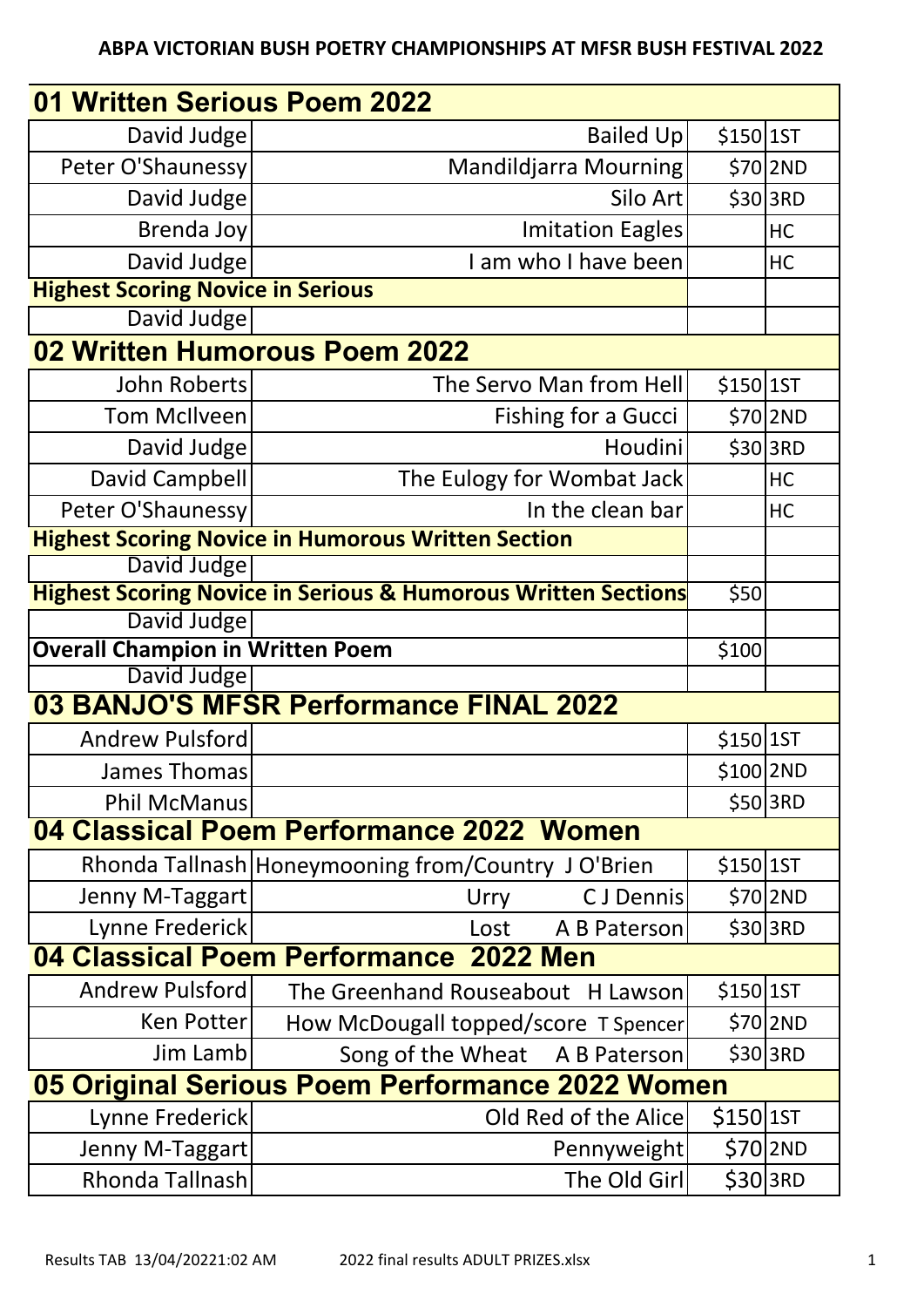## **ABPA VICTORIAN BUSH POETRY CHAMPIONSHIPS AT MFSR BUSH FESTIVAL 2022**

| 05 Original Serious Poem Performance 2022 Men            |                                                    |             |          |  |  |  |
|----------------------------------------------------------|----------------------------------------------------|-------------|----------|--|--|--|
| Andrew Pulsford                                          | He Goes Missing                                    | $$150$  1ST |          |  |  |  |
| Ken Potter                                               | Cabinet in the Corner                              |             | \$70 2ND |  |  |  |
| <b>Bruce Chandler</b>                                    | Angel in Bushman's Clothes                         | \$30 3RD    |          |  |  |  |
| 06 Original Humorous Poem Performance 2022 Women         |                                                    |             |          |  |  |  |
| Rhonda Tallnash                                          | <b>Trailer Troubles</b>                            | $$150$  1ST |          |  |  |  |
| Lynne Frederick                                          | <b>Anticlimatic</b>                                |             | \$702ND  |  |  |  |
| Jenny M-Taggart                                          | A word from the Chookyard                          |             | \$30 3RD |  |  |  |
|                                                          | 06 Original Humorous Poem Performance 2022 Men     |             |          |  |  |  |
| <b>Andrew Pulsford</b>                                   | The Local Rodeo                                    | $$150$  1ST |          |  |  |  |
| Ken Potter                                               | The Ice Delivery                                   | $$70$  2ND  |          |  |  |  |
| David Melville                                           | Colt from Old Leglet                               | \$30 3RD    |          |  |  |  |
|                                                          | 07 Open Modern Poem Performance 2022 Women         |             |          |  |  |  |
| Jenny M-Taggart                                          | Ah White Man have you any Sacred Sites<br>D Kevans | \$150 1ST   |          |  |  |  |
| Rhonda Tallnash                                          | Teddy! Teddy!<br>S Hansen                          |             | \$70 2ND |  |  |  |
| Val Kirley                                               | The Auction Dennis Carstairs                       |             | \$30 3RD |  |  |  |
|                                                          | 07 Open Modern Poem Performance 2022<br><b>Men</b> |             |          |  |  |  |
| Andrew Pulsford                                          | Rain from Nowhere Murray Hartin                    | $$150$  1ST |          |  |  |  |
| Ken Potter                                               | Willy Wally Gully Will Moody                       |             | \$70 2ND |  |  |  |
| Jim Lamb                                                 | L McDonald<br>Cabaret Café                         | \$30 3RD    |          |  |  |  |
|                                                          | 08 Open Yarnspinning Performance Championship 2022 |             |          |  |  |  |
| Rhonda Tallnash                                          | Mum's Outing                                       | $$150$  1ST |          |  |  |  |
| Dave Melville                                            | Claurophobia                                       |             | \$70 2ND |  |  |  |
| <b>Matthew Hollis</b>                                    | Tale of two pennies                                |             | \$30 3RD |  |  |  |
|                                                          | 09 Novice Poet Performance 2022                    |             |          |  |  |  |
| Cameron Ritchard                                         | The Colt from Old Regret<br>(Orig)                 | $$100$  1ST |          |  |  |  |
| Don Dwyer                                                | Fire at Ross's Farm H Lawson                       |             | \$70 2ND |  |  |  |
| <b>Bruce Chandler</b>                                    | Old Man and his cows (Orig)                        |             | \$30 3RD |  |  |  |
|                                                          | 10 MATILDA AWARD (Best Overall Female) 2022        |             |          |  |  |  |
|                                                          | <b>Rhonda Tallnash</b>                             |             | 1ST      |  |  |  |
|                                                          | Jenny Markwell                                     |             | 2ND      |  |  |  |
| <b>11 CLANCY'S CHOICE AWARD (Best Overall Male) 2022</b> |                                                    |             |          |  |  |  |
|                                                          | <b>Andrew Pulsford</b>                             |             | 1ST      |  |  |  |
|                                                          | <b>Ken Potter</b>                                  |             | 2ND      |  |  |  |
|                                                          |                                                    |             |          |  |  |  |